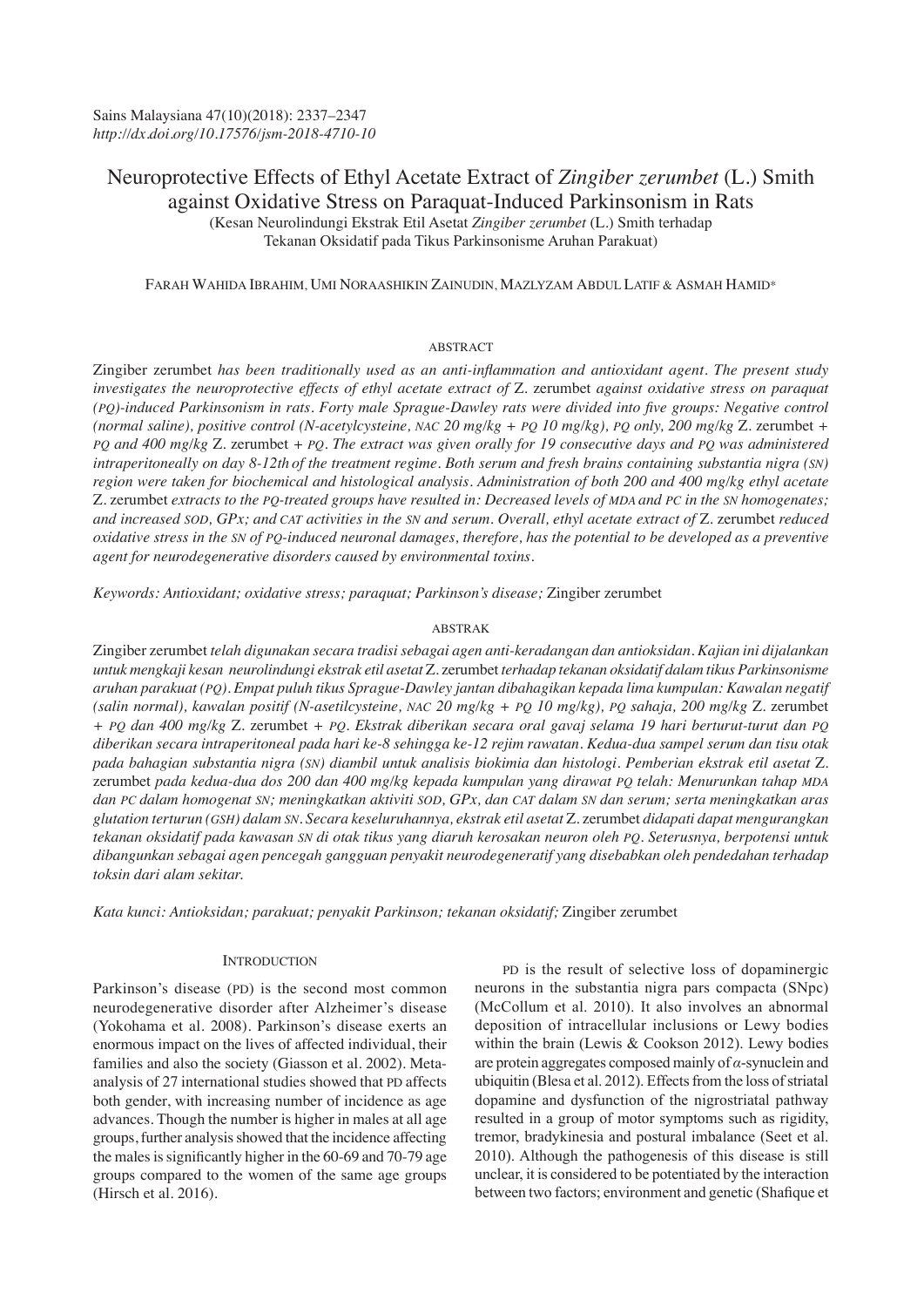al. 2011). It is well known that exposure to environmental herbicides is one of the environmental factors that have been reported to contribute to the pathogenesis of PD (Shafique et al. 2011). However, the risk of PD in human is reported to be higher in those with paraquat exposure and having the defective gene that encodes glutathione S-transferase T1 (GSTT1)(Goldman et al. 2012).

Paraquat (1, 1 'dimethyl-4, 4'-bipyridinium) is among the most commonly used herbicides in the agricultural sector worldwide (Cha et al. 2014). Paraquat (PQ) is a highly toxic quaternary ammonium herbicide that has been shown to produce toxicity particularly in the dopaminergic neurons of the rat and mouse brains (Blanco-Ayala et al. 2014; Yang & Tiffany-Castiglioni 2005). PQ is structurally similar to 1-methyl-4-phenylpyridinium ion (MPP<sup>+</sup>), a known neurotoxic and the active metabolite of 1-methyl-4-phenyl-1,2,3,6-tetrahydropyridine or MPTP (Brooks et al. 1999). Both PQ and MPTP ultimately cause the loss of dopaminergic neurons in the SN that leads to the clinical symptoms of Parkinsonism (Wesseling et al. 2001). PQ is considered as a potent oxidative stress inducer (Lascano et al. 2012). Oxidative stress plays a major role in the pathogenesis of Parkinson's disease through the induction of nigral dopaminergic neuronal cells death (Nikolova et al. 2012). The death of these neuronal populations by PQ is mainly attributed to impaired mitochondrial functions as well as increased production of reactive oxygen species and reduction in oxygen consumption (Blanco-Ayala et al. 2014; Huang et al. 2016). PQ specific toxicity to dopaminergic neurons via oxidative stress mechanism in rats has prompted the current study to utilize the PQ-induced Parkinsonism model in order to study the antioxidant strategies of a herbal plant namely *Zingiber zerumbet* against Parkinsonism.

Herbal medicine has gain lots of attention due to the presence of various natural compounds that are beneficial to health including alleviating pathological symptoms. Zingiberaceae belong to order of Zingiberales, which forms an isolated group among the monocotyledons. Approximately 1000 species of Zingiberaceae are found in tropical Asia. In Peninsular Malaysia there are more than 160 species of Zingiberaceae identified (Abdul et al. 2008). Only a small portion of these ginger species have been cultivated for its use as vegetables, condiments, spices, flavors, dyes, medicines as well as ornaments (Habsah et al. 2000).

*Zingiber zerumbet* has been claimed to have high medicinal values (Yob et al. 2011). *Zingiber zerumbet* or locally known as *lempoyang* is used in local traditional medicine as a remedy for swelling, sores and loss of appetite (Abdul et al. 2008). The rhizome of *Z. zerumbet* has been used for anti-inflammation, anti-ulceration, antioxidant, anti-pyretic, analgesic and anti-microbe (Somchit et al. 2005). This rhizome is reported to contain alkaloid, saponin, flavonoids and polyphenol as well as the volatile oil (Batubara 2013). The volatile oil of *Z. zerumbet* contains zerumbone as its main active constituent (Bhuiyan et al. 2009). Among the differences in the extraction methods employed, ethyl acetate extraction gives the highest yield of zerumbone (51.57%) (Budin et al. 2013). Zerumbone has versatile pharmaceutical properties including anti-inflammatory, antitumor, antioxidant, antimicrobial and antinociceptive activities (Somchit et al. 2012). Zerumbone has also been reported to inhibit proliferation of leukemic, cervical, ovarian, colon, breast and liver cancers (Abdelwahab et al. 2012, 2011).

As a neuroprotective agent, an administered substance of interest should be able to reverse some of the pathological damage or prevent further damage to the neuronal cells. A lot of study has found that active compounds present in the natural products have high contents of antioxidant and anti-inflammatory properties. These properties can protect the neurons against neurodegenerative conditions thereby preserving or even enhancing cognitive function (Essa et al. 2012; Hamid et al. 2018). *Z. zerumbet* extracts and the pure compound, Zerumbone, fit the ideal characteristics of a neuroprotective drug due to their anti-inflammatory, antioxidant and antiplatelet aggregate activities as reviewed in Yob et al. (2011).

In the current study, the main aim is to investigate the neuroprotective potential of ethyl acetate extract of *Z. zerumbet* rhizome through its antioxidants activities in paraquat-induced Parkinsonism in rats. The effects were determined by measuring the levels of oxidative stress markers (malondialdehyde (MDA), protein carbonylation), endogenous antioxidants (GSH, superoxide dismutase (SOD), catalase), histological changes of the neurons in the SN and behavioral analysis.

#### MATERIALS AND METHODS

#### PLANT MATERIALS

Fresh rhizomes of *Z. zerumbet* were collected from Temerloh, Pahang. The specimen was first validated and kept in the Herbarium, Faculty of Science and Technology (FST), Universiti Kebangsaan Malaysia (voucher number is UKMB-29952). The rhizomes were scrubbed and cleaned, chopped finely using dry blender and then air-dried at room temperature for three days.

#### PLANT EXTRACTION

The air-dried chopped rhizomes were soaked at room temperature in 100% *n*-hexane. After 72 h, the hexane containing the chopped rhizomes was filtered, the resulting filtrate (hexane) was kept for the next stage and the rhizome residue was soaked again for 72 h with a fresh hexane. This cycle was repeated 3 times. The rhizome residue from the third cycle of hexane was soaked with another solvent, 100% fresh ethyl acetate and later with 100% methanol, following the same exact procedure as hexane. The resultant solvent extracts (filtrates) collected at each stage were evaporated using rotavapor apparatus to yield dried crude extracts of hexane, ethyl acetate and methanol. All the crude extracts were stored at 4°C until further use.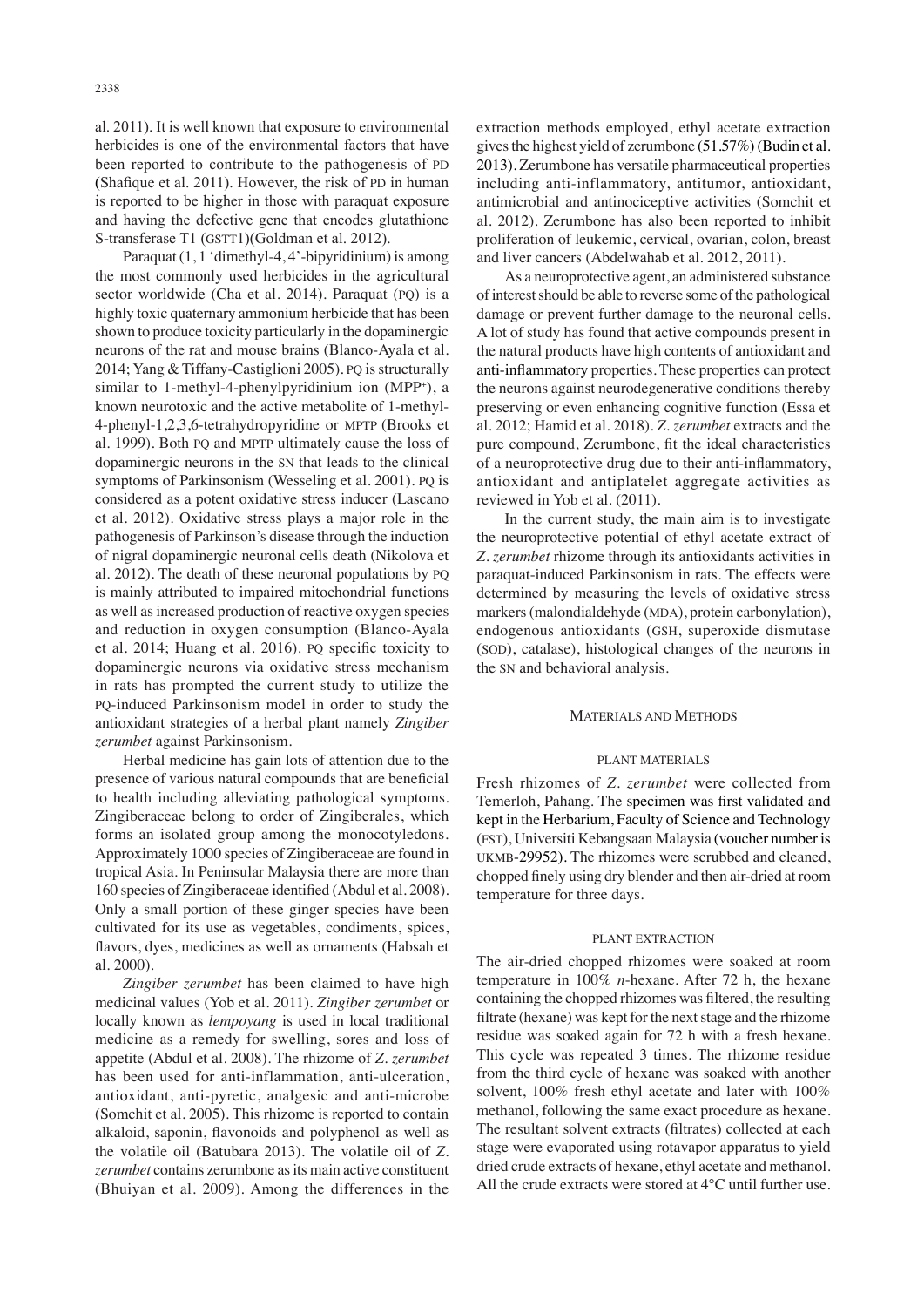Prior to use, the *Z. zerumbet* ethyl acetate extract was dissolved in 100% dimethyl sulfoxide (DMSO) and diluted in phosphate buffered saline (PBS; pH7.4), aliquoted and kept as stock at -20°C.

## EXPERIMENTAL PROTOCOL

The procedures involving the use of laboratory animals were approved by the UKM Animal Ethical Committee (UKMAEC) with the following approval code reference: FSK/BIOMED/2013/ASMAH/14-NOV.15566-NOV.-2013- JUNE-2014. Forty male Sprague-Dawley rats aged 6-8 weeks (140-200 g) were purchased from the UKM Laboratory Animal Resource Unit. The animals were housed in a controlled environment with room temperature at  $24^{\circ}$ C  $\pm$  1 and a 12-h light/dark cycle. Food and water were provided *ad libitum*. Rats were randomly divided into five groups with *n*=7/group. The groups were negative control group (normal saline), NAC (N-acetylcysteine) + PQ (20 mg/kg of NAC with PQ), PQ (PQ treated-group), 200 + PQ (200 mg/kg *Z. zerumbet* with PQ) and 400 + PQ (400 mg/kg of *Z. zerumbet* with PQ). Ethyl acetate extract of *Z. zerumbet* was given orally for 19 consecutive days and PQ was administered intraperitoneally (10 mg/kg) on Day 8-12 of the treatment regime. Both serum and fresh brains containing the SN region were taken for biochemical and histological analysis. Research timeline is shown in Figure 1.

## EXPERIMENTAL TIMELINE

*Zingiber zerumbet* extract was given to the respective groups for 19 days consecutively via oral gavage (Day-1 - Day-19) (Figure 1). Respective groups of animals were injected intraperitoneally with paraquat daily from Day-8 until Day-12 of the treatment regime and behavioural changes were observed. On Day-20, rats from all groups were killed and sampling was done. Both fresh brains containing SN and serum were taken for further analysis.

#### SAMPLE PREPARATION

For the *Z. zerumbet* treatment group, the animals were killed 24 h after the last dose of *Z. zerumbet* extract on Day-19. Regardless of treatment, all animals were killed on Day-20. Prior to killing, the animals were anesthetized with KTX (Ketamine, xylazine and zoletil) with dosage of 0.5 mL/kg (Hamid et al. 2018) and decapitated to collect trunk blood and brains for sampling. Blood was collected in plain tubes and allowed to coagulate at room temperature for 3 h. Serum was obtained after centrifugation at 3000 rpm for 10 min and stored at -20°C until further use. The SN area was identified and isolated using brain matrices (Tedpella, USA) and washed with iced-cold KCl to wash off traces of blood. For histological purposes, the brain slice containing SN was fixed in 10% formalin, while for biochemical analysis; the SN was minced into small pieces, weighed and homogenized with 1:15% KCl solution at a ratio of 3 mL/g  $(v/w)$ . The brain homogenate was then centrifuged at 4000 rpm for 20 min at 4**°**C. The supernatant obtained was then stored at -20**°**C until further analysis.

## BEHAVIORAL OBSERVATION

*Tremor* Tremor is one of the clinical hallmarks of PD. This behavioral study was performed to verify the Parkinsonism symptoms which were manifested in the PQ-induced rats. The phasic tremor of the whole body was evaluated and scored according to Coward et al. (1977); 0, no tremor; 1, occasional isolated twitches; 2, moderate or intermittent tremor associated with short periods of calmness; and 3, pronounced continuous tremor.

#### BIOCHEMICAL ANALYSIS

*Total Protein* Total protein determination was based on Bradford (1976) method. Standard curve was prepared from a 500 μg/mL of bovine serum albumin (BSA) by pipetting 0.2, 0.4, 0.6, 0.8 and 1.0 mL of the solution into glass tube. The concentration of the measured proteins was plotted against the corresponding absorbance resulting in a standard curve which was used to determine the protein concentration in the samples. Depending on the concentration, diluted serum and SN supernatant were pipetted into test tubes separately. The volume was adjusted to 0.1 mL with PBS. A total of 5 mL of protein reagent was added to the test tubes and the contents were mixed by mild vortexing. The measurement of the absorbance was done at 595 nm against a reagent blank prepared from 0.1 mL of the appropriate buffer and 5 mL of protein reagent. The readings were taken between 2 min to 1 h.



FIGURE 1. The experimental timeline. *Zingiber zerumbet* extract was given for 19 days consecutively via oral gavage. Then, on Day-8 until Day-12, the paraquat was injected daily (i.p) and the behavioural changes were observed. On Day-20, all the rats were sacrificed and sampling was done. Both fresh brains containing SN and serum were taken for further biochemical and histological analysis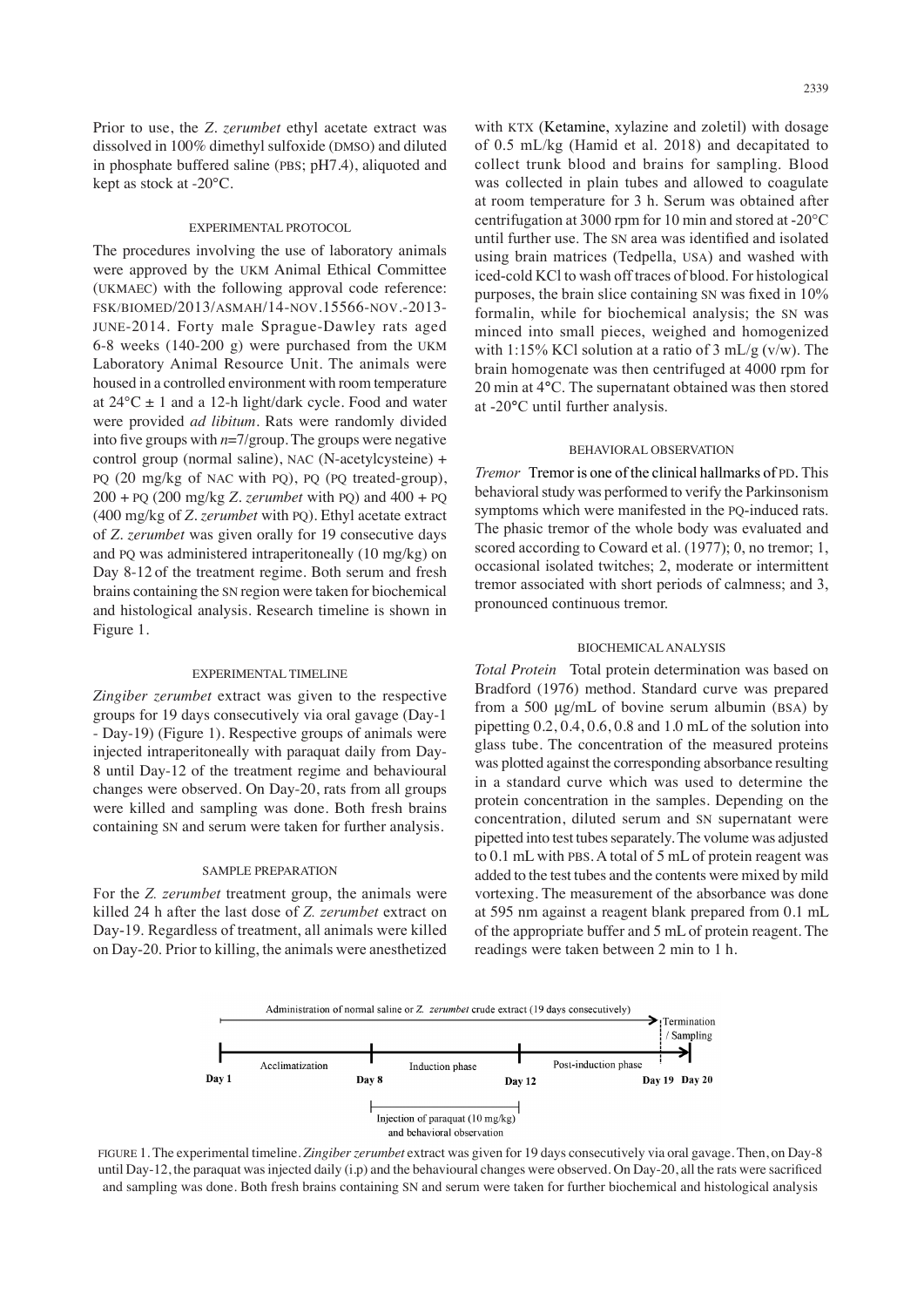*Malondialdehyde (MDA) Level* The formation of thiobarbituric acid reactive substances (TBARS), which are the byproduct of lipid peroxidation, was measured according to the method by Ledwozyw et al. (1986). In this assay, the presence of reactive aldehyde such as MDA (end product of lipid peroxidation) reacts with thiobarbituric acid (TBA) reagent under an acidic condition to generate a pink coloured product. A total of 0.1 mL of SN homogenate supernatant was added to 0.4 mL of distilled water. The mixture was then added with 2.5 mL of trichloroacetic acid (TCA) and left to incubate at room temperature for 15 min. Then 1.5 mL of TBA was added and the resultant mixture was heated in a water bath at 100°C for 30 min or until a faint pink coloured solution was obtained. After cooling, the coloured product was added with 1 mL of butanol, vortexed for 3 min and the top layer of the resulting mixture was taken and the absorbance was measured using spectrophotometer at 532 nm.

*Protein Oxidation Level (Protein Carbonyl, (PC))* Protein oxidation was evaluated by the determination of protein carbonyl level. Dinitrophenylhydrazine (DPNH) reacts with protein carbonyl groups to produce the stable 2, 4-dinitrophenyl (DNP) hydrazine protein adducts that can be detected spectrophotometrically at 370 nm according to the method by Levine et al. (1990). In short, proteins were precipitated by the addition of 20% TCA and were dissolved in (how much of DPNH). The results were reported as nmol/mg protein.

*Superoxide Dismutase (SOD) Activity* Superoxide dismutase activity was measured according to the method of Beyer and Fridovich (1987). In summary, the reaction mixture consisting of 50 mM potassium phosphate buffer  $pH7.8$ , 0.1 mM EDTA, 9.9 mM L-methionine,  $5.7 \times 10^{-5}$  nitro blue tetrazolium (NBT) and  $2.5 \times 10^{-2}$  % (w/v) Triton X-100 and riboflavin (0.01 mL of 4.4%) were freshly prepared on the day of the assaying. A total of 1.0 mL of the reaction mixture was added to 20 μL of SN homogenate in a cuvette to initiate the reaction which was then placed in a box illuminated with 20 W neon lamps for 7 min. The reduction of NBT was measured at 560 nm spectrophotometrically. The results were calculated by subtracting the changes in absorbance of the blank from the sample and dividing  $\Delta A$ by 0.012 to obtain the McCord-Fridovich units of activity.

*Catalase (CAT) Activity* Catalase activity was determined as described by Aebi (1984). A total of 50 mM phosphate buffer (pH7.0) and 30%  $H_2O_2$  were freshly prepared on the day of the assaying. Two mL of sample solution was mixed with 1 mL of  $H_2O_2$ . The decomposition of  $H_2O_2$ was measured at 240 nm via spectrophotometer using a blank containing 2 mL of the sample solution and 1 mL of phosphate buffer. The reaction time was ensured to be within 30 s.

*Glutathione Peroxidase (GPx) Activity* Glutathione peroxidase measurement was determined at 340 nm spectrophotometrically using the method of Paglia and Valentine (1967). Both the blank and the system cuvettes contained 0.1 M  $KPO_4$  buffer (pH7.0), 2  $\mu$ M EDTA, 10 units/mL glutathione reductase, 4 mM sodium azide, 200 mM NADPH and sample. In addition, the system cuvette contained 1.0 mM glutathione, GSH. After 10 min of preincubation at 37°C, the reaction was started by adding 1.0 mM  $H_2O_2$  to the blank and system cuvettes. In order to correct the non-enzymatic oxidation of GSH and NADPH by  $H_2O_2$ , an additional blank assay in which the buffer was substituted for the sample was performed.

*Glutathione (GSH) Level* The assay of GSH with DTNB was performed by following Ellman's method (1959). Equal volume of 20% trichloroacetic acid (TCA) containing 1 mM EDTA was added to the brain homogenate to precipitate the tissue protein. After 5 min, the resulting mixture was centrifuged for 10 min at 200 rpm. A total of 200 μL of the supernatant was transferred to a new set of test tubes and added with 1.8 mL of the Ellman's reagent, 5, 5'dithio bis2nitrobenzoic acid (DTNB). The resulting solution was measured at 415 nm against a blank. Absorbance values were compared with a standard curve generated. The GSH level was measured in nmol/mg protein.

#### HISTOLOGICAL ANALYSIS

Histological examination on the region of interest of the brain was performed according to routine histological techniques. Briefly, after the animal was killed, the brain containing the SN region was isolated and harvested, rinsed in normal saline and sectioned into small pieces. The sectioned tissues were then fixed in 10% formalin, dehydrated in stepwise increasing concentration of ethanol solution (50% to 100%) and later embedded in paraffin. Tissue sections of 5 μm thickness were produced using microtome and fixed overnight on slides. The slides were subsequently stained with hematoxylin and eosin (H&E) and then analyzed under a light microscope (Motic Images, Hong Kong).

#### STATISTICAL ANALYSIS

Statistical analysis was done using SPSS version 20.0 (IBM Corp., AS). Data was first analyzed using Shapiro-Wilk normality test. Later, one way analysis of variance (ANOVA) was employed to compare means between groups followed by posthoc Tukey test. Mixed ANOVA was used to analyze the differences in the tremor score. Data was expressed as means  $\pm$  standard error of mean (SEM) with  $p$ <0.05 was considered as statistical significance.

## **RESULTS**

#### TREMOR OBSERVATION

Tremors observed in the rats were evaluated and scored. In short, a score of 0 means absence of tremor, 1 indicates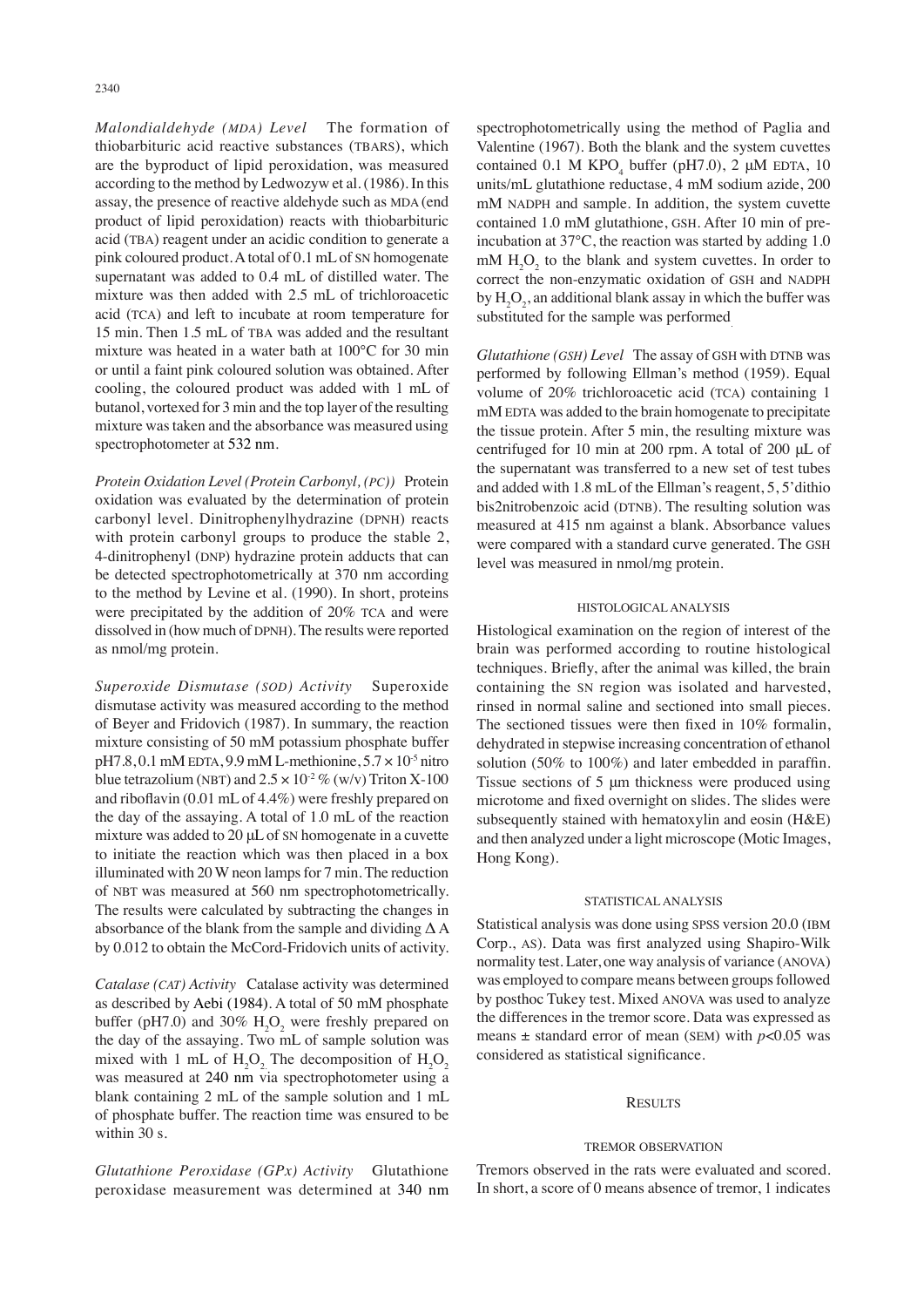occasional isolated twitches being observed, 2 indicates moderate or intermittent tremor associated with short periods of calmness, whereas a score of 3 indicates that the rats showed pronounced continuous tremor. Higher score indicates the severity of the symptoms shown (Figure 2). There was a noted decline in the tremor score for both 200 and 400 mg/kg extract group compared to the PQ-treated group as seen in the post-induction period. Administration of *Z. zerumbet* in both the extract groups alleviated the severity of the tremors caused by PQ induction.

## EFFECTS OF *Z. ZERUMBET* EXTRACT ON OXIDATIVE STRESS MARKERS

Administration of PQ for five consecutive days induced oxidative stress in the SN area as indicated by a significant increase in the level of protein carbonyl (Figure 3(B)). Induction of PQ in the *Z. zerumbet* treatment groups of both  $200 + PQ$  and  $400 + PQ$  showed significantly reduced levels of MDA and protein carbonyl when compared to the PQ-treated group  $(p<0.05)$ .

## EFFECTS OF *Z. ZERUMBET* EXTRACT ON ANTIOXIDANT STATUS

Administrations of PQ for five consecutive days also caused a significant reduction in the activities of CAT (Figure 3(D)) and GPx (Figure 3(E)) in the SN. In contrast, administration with either 200 or 400 mg/kg of *Z. zerumbet*  extract significantly prevented the decreased in the enzyme levels and improved the activities of SOD (Figure 3(C)), CAT (Figure 3(D)) and GPx (Figure 3(E))  $(p<0.05)$ . In the serum, paraquat induction caused a significant reduction of SOD (Figure  $4(A)$ ) and CAT (Figure  $4(B)$ ) enzyme activities compared to the normal control group (*p*<0.05). However, administration of *Z. zerumbet* at 400 mg/kg increased both of these enzyme activities significantly when compared to the PQ-treated group  $(p<0.05)$ .

# HISTOLOGICAL OBSERVATION

Histological sections of the brain sample containing the SN region was scrutinized under a light microscope. There was presence of fibrillary aggregates called Lewy bodies (LBs) in the SN of the PQ-treated group (Figure 4(D)). In our observation, administration of PQ caused the formation of fragmentation in the nucleus of the neurons and the presence of Lewy bodies. In contrast, administration of *Z. zerumbet* extract prevented the nucleus from undergoing fragmentation and thus appeared intact and normal (Figure 4(E)).

# **DISCUSSION**

In PD, there is growing evidence that oxidative stress mechanism play a role in causing neuronal cell death. In this study, administration of 10 mg/kg of PQ for five consecutive days was able to induce Parkinsonism in rats as demonstrated by behavioral observation (tremor). Co-administration of ethyl acetate extract of *Z. zerumbet* with PQ showed that there was a reduction in the oxidative stress level in Parkinsonism rats compared to the group that was given only PQ. Furthermore, the protective effect of *Z. zerumbet* was found to be more remarkable in the  $400 + PQ$  group than in the  $200 + PQ$  group. This finding is in line with previous study conducted by Hamid et al. (2011) on hepatoprotective effects of the same extract. In that study, they have shown that 400 mg/kg of *Z. zerumbet* ethyl acetate extract gave a better hepatoprotective effects to the paracetamol-induced hepatotoxicity rats compared to the 200 mg/kg dosage.

Oxidative stress is an imbalance between the production of ROS and an antioxidant defense system to detoxify the reactive intermediates or to repair the resulting damage (Betteridge 2000). Excessive in ROS production or impaired antioxidant system will lead to oxidative



FIGURE 2. Tremor score. Tremor is evaluated based on scoring, the higher the score, the more severe the symptoms shown. All animals scored 0 prior to paraquat induction. Based on the graph, there was a decreased in the tremor score for both the extract supplemented groups compared to PQ-treated group. Administrations of *Z. zerumbet* from Day 1 - Day 19 (200 mg/kg and 400 mg/kg) alleviated the severity of the tremor during the induction period. Mixed ANOVA test revealed significant differences in all groups (*p*<0.05) during paraquat induction (Day 8-Day 12).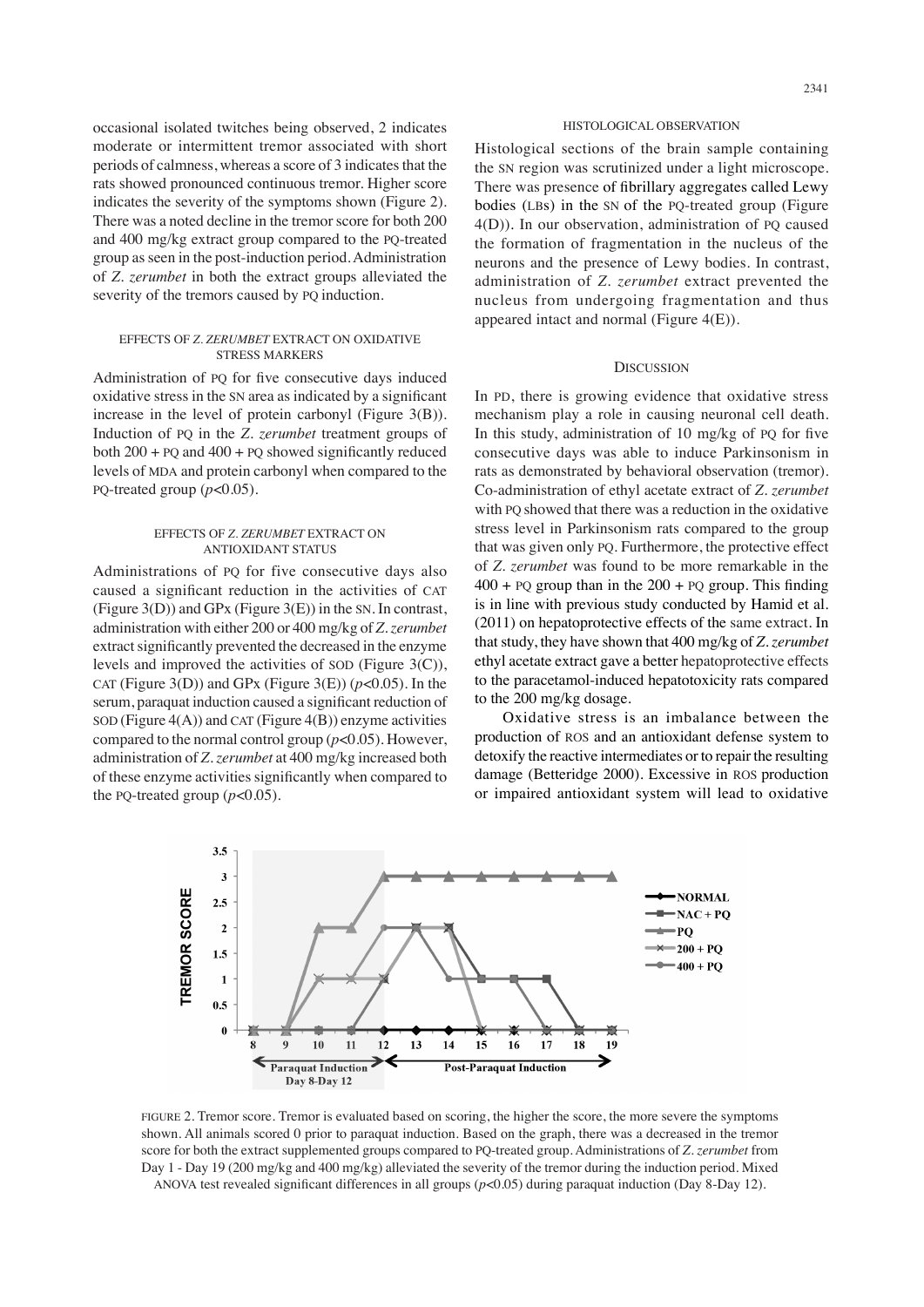

FIGURE 3. Oxidative stress markers and antioxidant status in the substantia nigra. Paraquat (PQ) induction for 5 consecutive days resulted in lower CAT (D) and GPX (E) enzyme activities with a significant increase in the PC level in the SN (B)<sup>a</sup>. Zingiber zerumbet administration reduced the impact of PQ-induced oxidative stress as evidenced by lower levels of MDA (A) and PC (B) in both 200 and 400 mg/kg groups<sup>c</sup>. The reduction in the level of oxidative stress might be contributed by increased activities of antioxidant enzymes; SOD (C) CAT (D) and GPx activities  $(E)^c$ . Data are presented as mean  $\pm$  SEM with <sup>a</sup> significant comparison against normal control group (*p*<0.05), <sup>b</sup>significant comparison against positive control group (NAC + PQ)(*p*<0.05) and  $\textdegree$  significant comparison against PQ-treated group ( $p$ <0.05)

imbalance and can cause ROS overproduction. Disruption in the normal redox state of cells can cause toxic effects through the production of peroxides and free radicals that damage all components of the cell, including proteins, lipids and DNA (Poljsak et al 2013).

In this study, both MDA and the PC levels were observed to increase in the PQ-treated group, with only the PC level was statistically proven to be significantly higher compared to the normal control group. Malondialdehyde (MDA) is one of the most frequently used indicator of lipid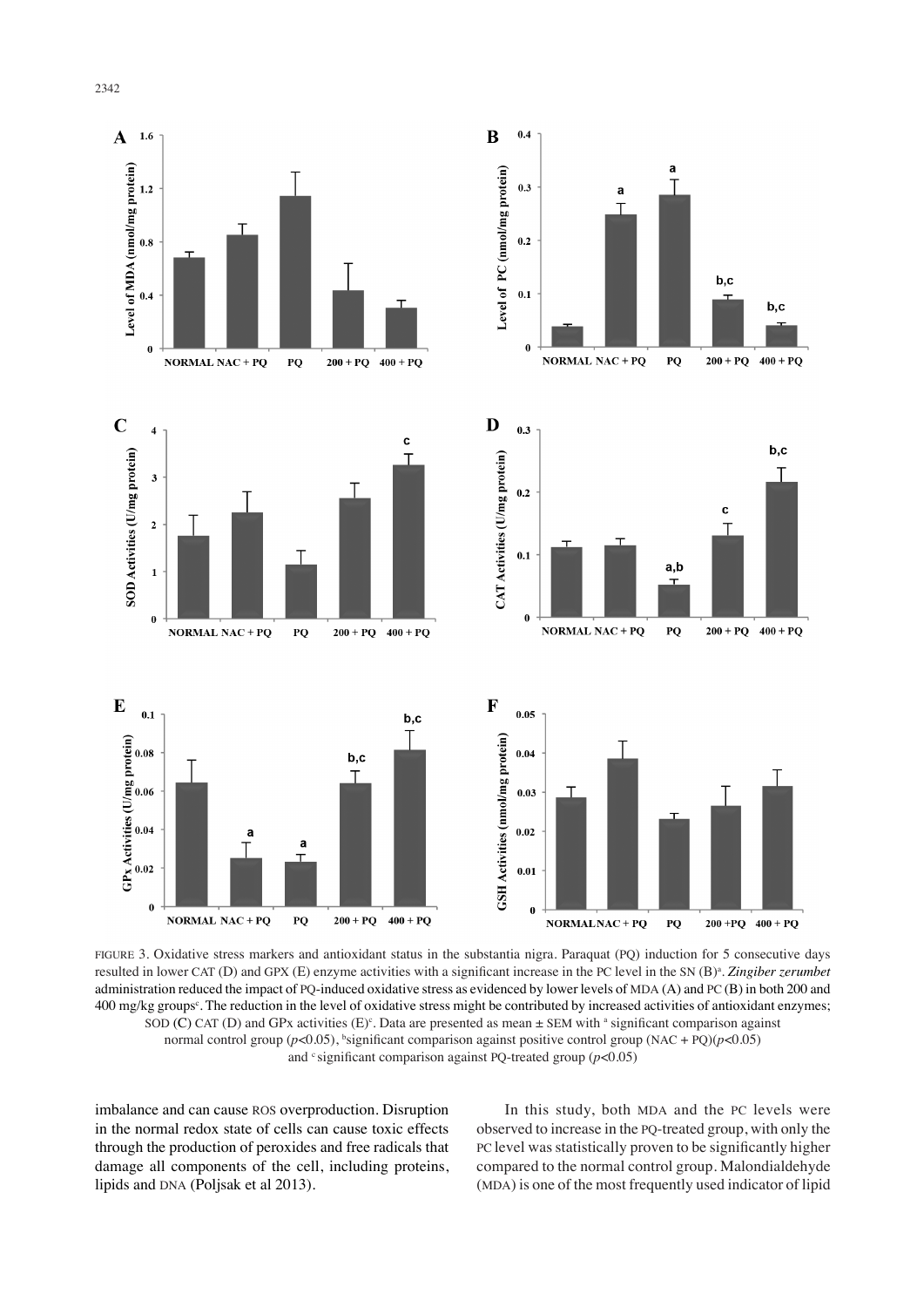

FIGURE 4. Antioxidants status in serum and histopathological observation in substantia nigra. Administrations of PQ for five consecutive days caused significant reductions in the serum SOD (A) and CAT (B) activities<sup>a</sup>. In contrast, administration with either 200 or 400 mg/kg of Z. zerumbet extract significantly increased the activities of these enzymes<sup>c</sup>. Histological observation of H&E-stained brain sections in rats treated with PQ (D) for 5 consecutive days showed the presence of neuronal fragmentations and Lewy bodies in the substantia nigra (SN). As for the treatment group, administration of *Z. zerumbet* extract at the dose of 400 mg/kg showed intact nucleus with absence of fragmentations, although the presence of Lewy bodies were still apparent (E). Data are presented as mean  $\pm$  SEM with a significant comparison against normal control group (*p*<0.05), b significant comparison against positive control group (NAC + PQ)( $p$ <0.05) and <sup>c</sup> significant comparison against PQ-treated group ( $p$ <0.05)

peroxidation due to its stability. Lipid peroxidation is one of the major products of free radical-mediated injury to brain because of high concentration of polysaturated fatty acid in the brain compared to the other organs (Montine et al. 2002). Malfunction of the antioxidant defense system causes excessive lipid peroxidation process that eventually elevates the level of MDA. The increment in the MDA level is considered as an indicator of cellular damage (Kaplowitz 2000).

Study by Giasson et al. (2002) reported that the marker for oxidative stress such as lipid peroxidation products was increased in the brains of PD patients. Moreover, according to Perfeito et al. (2012), analysis of biochemical markers of oxidative damage in brain tissue samples and postmortem PD patients showed increased levels of MDA and 4-hydroxynonenal in the SN area further confirmed the occurrence of lipid peroxidation. Due to highly electrophilic properties that can react with other biomolecules such as protein and DNA, MDA is considered as a highly toxic molecule that can damage

other molecules and eventually causes cell death (Thanan et al 2015). The presence of carbonyl group in proteins may indicate that the proteins are exposed to oxidative stress damage. Alzheimer's disease, chronic lung disease, chronic renal failure, diabetes and sepsis are examples of disorders which are associated with an increase in protein carbonyl content in the tissue (Dalle-Donne et al. 2003; Kadiiska et al. 2005).

In this study, we have proven that administration of ethyl acetate extract of *Z. zerumbet* at both 200 and 400 mg/kg can reduce the level of MDA and PC compared with the PQ-treated group. The ability of these extracts to protect the neurons against lipid peroxidation is supported by studies from Ruslay et al. (2007). The findings of the study reported that ethyl acetate extract of *Z. zerumbet* able to inhibit lipid peroxidation through its radical scavenging activities. Previous studies on hepatotoprotective (Hamid et al. 2011) and nephroprotective (Abdul Hamid et al. 2012) also corroborated the findings as both studies showed that *Z. zerumbet* ethyl acetate extract reduced the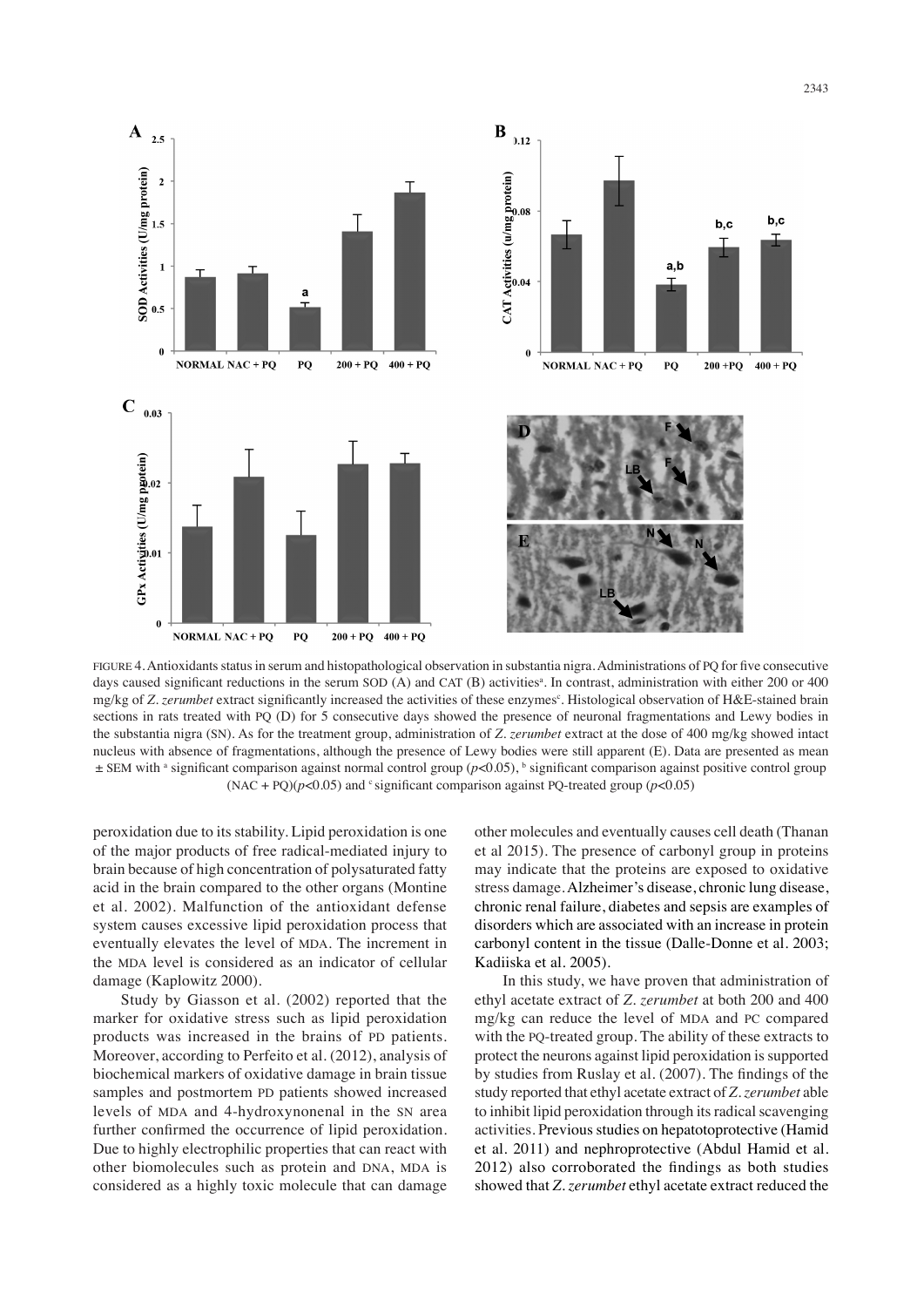level of MDA in both the liver and kidney of chemicallyinduced rats.

In order to protect our body from the free radical toxicity, the production of free radicals are controlled by cellular antioxidant defense mechanisms which include base-enzymatic and non-enzymatic antioxidants (Nordberg & Arner 2001). Antioxidants are substances that can prevent or slow the oxidation process. The function of antioxidant is to neutralize excess free radicals, protecting the cells against the toxic effects and for disease prevention (Sailaja Rao et al. 2011). Antioxidant enzymes are the first defense systems of cells against oxidative damage.

Activities of CAT and GPx in the SN of the PQ-treated group were significantly lower than the normal control group (negative control). The main key players that provide protection against oxidative stress in the brain are SOD, CAT and GPx (Nikolova 2012). Toxins formed in the brain are usually removed or deactivated by a variety of mechanism of protection. This mechanism however, is compromised in Parkinson's disease when there is a rapid drop in the activities of CAT, GPx and GSH concentrations in the SN (Ogunro et al. 2014). With the failure of the protective mechanism, oxidative stress would easily occur and further causes tissue damage (Chinta et al. 2007). In addition, the activities of SOD and CAT enzymes in the rat serum of PQ-treated group were also lower compared to the normal control group. These results were consistent with the study conducted by Sanyal et al. (2011), in which PD patients have lower antioxidant activity as indicated by significantly decreased level of SOD, CAT and GPx suggesting that the reduction of these enzymes have a correlation with the occurrence of the disease.

There were increased in the activities of SOD, CAT and GPx enzymes in the group of rats given ethyl acetate extract of *Z. zerumbet*. The increment proves that there is an overall enhancement of the endogenous antioxidant defense system in the PQ-treated rats. The results obtained are in line with study by Hamid et al. (2011). In their study, treatment with *Z. zerumbet* at 200 and 400 mg/kg were also able to increase the superoxide dismutase (SOD) activities in the liver homogenate. The antioxidant activities might be attributed to zerumbone, the main bioactive compound found in the ethyl acetate extract of *Z. zerumbet.* Zerumbone, a sesquiterpene compound and also a potent antioxidant, may indirectly induce glutathione biosynthesis and therefore provides intracellular protection mechanisms through free radical scavenging activity (Ibrahim et al. 2010; Nakamura et al. 2004). However, the increment was more significantly favorable to the 400 mg/kg group compared to 200 mg/kg. This may be due to excessive production of free radicals following PQ exposure in the SN and the effect of 200 mg/ kg extract of *Z. zerumbet* was insufficient to overcome the detrimental effects of the generated ROS. In all, *Z. zerumbet* proves to have high antioxidant activity through induction of endogenous antioxidant that reduces free

radical activity and this can be evidenced by the results of this study. Similarly, this finding is also supported by Hamid et al. (2018) that proved the ability of ethyl acetate extract of *Z. zerumbet* in protecting ethanol-induced brain damages via its antioxidant property.

Substantia nigra (SN) which is located in the midbrain plays a role in controlling motor function. The leading cause of PD is the loss of dopaminergic neuron in substantia nigra pars compacta (Perfeito et al. 2012). Dopaminergic neurons are important to ensure normal motor function. Based on histological observations of the SN, there was a karyolytic feature in the nuclei of neurons in the PQ-treated tissues. Karyolysis is one the characteristics of cell death. According to Gujral et al. (2002), 99% of cell death is characterized by cell lysis, vacuole formation, karyolysis and karryorhexis (Gujral et al. 2002). Cell death can be due to apoptosis or necrosis. This is supported by research done by Somayajulu-Nitu (2009), which showed that PQ at the dose of 10 mg/kg/week for 3 weeks had resulted in the death of 65% dopaminergic neurons in the SN. Similarly, a study conducted by Shimizu et al. (2003) showed that subchronic administration of PQ at the dose of 10 mg/kg for 5 days was capable of causing death to dopaminergic neurons.

Histological features for ethyl acetate extract of *Z. zerumbet* at the dose of 400 mg/kg showed that there was no fragmentation detected in the nucleus of the neurons. This indicates that ethyl acetate extract of *Z. zerumbet* at this particular dose may prevent neuronal cell death from occurring. Besides that, the histological hallmark of Parkinson's disease (PD) is the presence of fibrillar aggregates called Lewy bodies (LBs). Formation of LBs is considered to be the indicator for neuronal degeneration because the neuronal loss is found in the predilection sites for LBs (Wakabayashi et al. 2007).

## **CONCLUSION**

Based on the results obtained, it can be concluded that administration of the ethyl acetate extract of *Z. zerumbet* provides neuroprotective effect on PQ-induced Parkinsonism in rats. The inhibition of oxidative stress was evidenced by reduction of lipid and proteins oxidation and enhanced antioxidant enzyme activities (SOD, CAT and GPx). The most significant effect was observed with the administration of 400 mg/kg of extract compared to a lower dose of 200 mg/kg. This finding indicates the difference in the presence and amount of antioxidant compounds that contribute significantly to *Zingiber zerumbet* antioxidant property.

Ethyl acetate extract of *Z. zerumbet* at the dosage of 200 mg/kg and 400 mg/kg have been found to prevent oxidative stress and neuronal damage induced by paraquat and therefore, can be developed as a preventive and therapeutic agent for neurodegenerative-induced environmental toxins. The authors have declared no conflict of interest.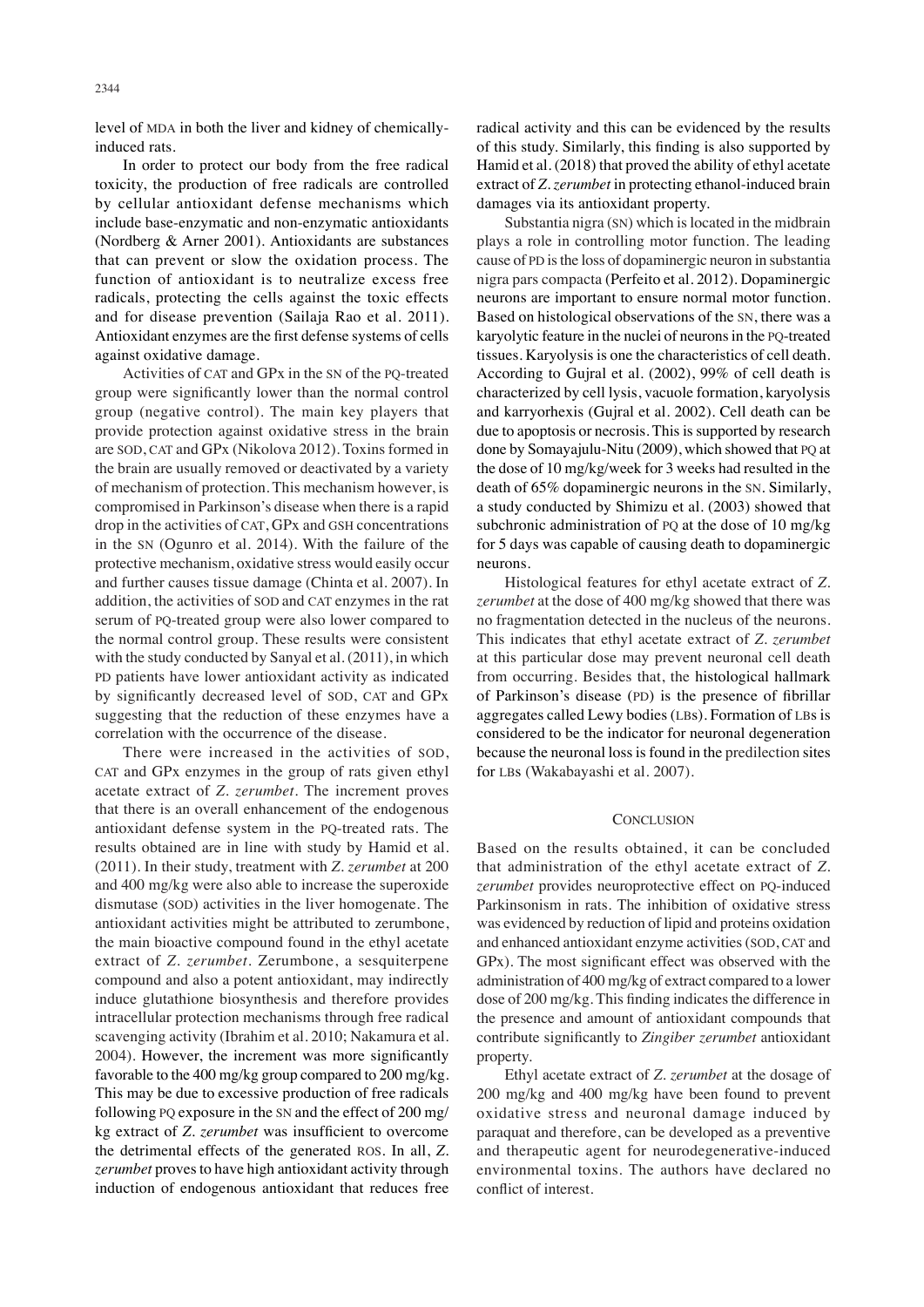## ACKNOWLEDGEMENTS

This study was by funded by grant FRGS/1/2013/SKK01/ UKM/0/2/1, Biomedical Science Programme, School of Diagnostics and Applied Health Sciences, and Faculty of Health Sciences, UKM.

## **REFERENCES**

- Abdelwahab, S.I., Abdul, A.B., Zain, Z.N. & Hadi, A.H. 2012. Zerumbone inhibits interleukin-6 and induces apoptosis and cell cycle arrest in ovarian and cervical cancer cells. *International Immunopharmacology* 12: 594-602.
- Abdelwahab, S.I., Abdul, A.B., Mohan, S., Taha, M.M., Syam, S., Ibrahim, M.Y. & Mariod, A.A. 2011. Zerumbone induces apoptosis in t-acute lymphoblastic leukemia cells. *Leukemia Research* 35: 268-271.
- Abdul, A.B.H., Al-Zubairi, A.S., Tailan, N.D., Wahab, S.I.A., Zain, Z.N.M., Ruslay, S. & Syam, M.M. 2008. Anticancer activity of natural compound (zerumbone) extracts from *Zingiber zerumbet* in human hela cervical cancer cells. *Journal of Pharmacology* 4: 160-168.
- Abdul Hamid, Z., Budin, S.B., Wen Jie, N., Hamid, A., Husain, K. & Mohamed, J. 2012. Nephroprotective effects of *Zingiber zerumbet* Smith ethyl acetate extract against paracetamol-induced nephrotoxicity and oxidative stress in rats. *Journal of Zhejiang University-Science B (Biomedicine & Biotechnology)* 13(3): 176-185.
- Aebi, H. 1984. Catalase *in vitro*. *Methods Enzymol*. 105: 121-126.
- Batubara, L., Suparto, I.H., Sadiah, S., Matsuoka, R. & Mitsunaga, T. 2013. Effect of *Zingiber zerumbet* essential oil and Zerumbone inhalation on body weight of sprague dawley rat. *Pakistan Journal of Biological Sciences* 16**:** 1028-1033. Betteridge, D.J. 2000. What is oxidative stress? *Metabolism* 49(2
- suppl 1): 3-8. Beyer, W.F. & Fridovich, I. 1987. Assaying for superoxide dismutase activity: Some large consequences of minor
- changes in conditions. *Anal Biochem.* 161(2): 559-566. Bhuiyan, M.N.I., Chowdhury, J.U. & Begum, J. 2009. Chemical investigation of the leaf and rhizome essential oils of *Zingiber zerumbet* (L.) Smith from Bangladesh. *Bangladesh Journal*
- *of Pharmacology* 4: 9-12. Blanco-Ayala, T., Andérica-Romero, A.C. & Pedraza-Chaverri, J. 2014. New insights into antioxidant strategies against
- paraquat toxicity. *Free Radical Research* 48(6): 623-640. Blesa, J., Phani, S., Jackson-Lewis, V. & Przedborski, S. 2012.
- Classic and new animal models of Parkinson's disease*. Journal of Biomedicine and Biotechnology* 2012: 1-10.
- Bradford, M.M. 1976. A rapid and sensitive method for the quantitation of microgram quantities of protein utilizing the principle of protein-dye binding. *Anal Biochem*. 72: 248-254.
- Brooks, A.I., Chadwick, C.A., Gelbard, H.A., Cory-Slechta, D.A. & Federoff, H.J. 1999. Paraquat elicited neurobehavioral syndrome caused by dopaminergic neuron loss. *Brain Res.* 823(1-2): 1-10.
- Budin, S.B., Rahmat Sam, M.F., Hamid, A. & Ghazali, A.R. 2013. Evaluation of the antiradical and antioxidant potential of *Zingiber zerumbet* rhizome. *The Open Conference Proccedings Journal* 4: 157.
- Cha, E.S., Khang, Y.H. & Lee, W.J. 2014. Mortality from and incidence of pesticide poisoning in South Korea: Findings from national death and health utilization data between 2006 and 2010. *PLoS One* 9(4): e95299.
- Chinta, J.S., Kumar, M.J., Hsu, M., Rajagopalan, S., Kaur, D., Rane, A., G. Nicholls, D., Choi, J. & Andersen, J.K 2007. Inducible alterations of glutathione levels in adult dopaminergic midbrain neurons result in nigrostriatal degeneration. *The Journal of Neuroscience* 27(51): 13997- 14006.
- Coward, D.M., Doggett, N.S. & Sayers, A.C. 1977. The pharmacology of N-carbamoyl-2-(2,6-dichlorophenyl) acetamidine hydrochloride (LON-954) a new tremorogenic agent. *Arzneimittelforschung* 27(12): 2326-2332.
- Danielson, S.R. & Anderson, J.K. 2008. Oxidative and nitrative protein modifications in Parkinson's disease. *Free Radical Biology & Medicine* 44: 1787-1794.
- Dalle-Donne, I., Giustarini, D.,Colombo, R.,Rossi, R. & Milzani, A. 2003 Protein carbonylation in human diseases. *Trends in Molecular Medicine* 9(4): 169-176.
- Essa, M.M., Vijayan, R.K., Castellano-Gonzalez, G., Memon, M.A., Braidy, N. & Guillemin, G.J. 2012. Neuroprotective effects of natural products against Alzheimer's disease. *Neurochemical Research* 37(9): 1829-1842.
- Giasson, B.I., Ischiropoulos, H., Lee, V.M.Y. & Trojanowski, J.Q. 2002. The relationship between oxidative/nitrative stress and pathological inclusions in Alzheimer's and Parkinson's Disease. *Free Radical Biology & Medicine* 32: 1264-1275.
- Goldman, S.M., Kamel, F., Ross, G.W., Bhudhikanok, G.S., Hoppin, J.A., Korell, M., Marras, C., Meng, C., Umbach, D.M., Kasten, M., Chade, A.R., Comyns, K., Richards, M.B., Sandler, D.P., Blair, A., Langston, J.W. & Tanner, C.M. 2012. Genetic modification of the association of paraquat and Parkinson's disease. *Movement Disorders* 27(13): 1652-1658.
- Gujral, S.J., Knight, R.T., Farhood, A., Bajt, M.L. & Jaeschke, H. 2002. Mode of cell death after acetominophen overdose in mice: Apoptosis or oncotic necrosis? *Toxicological Sciences* 67: 322-328.
- Habsah, M., Amran, M., Mackeen, M.M., Lajis, N.H. & Kikuzaki, H. 2000. Screening of Zingiberaceae extracts for antimicrobial and antioxidant activities. *Journal of Ethnopharmacol.* 72: 403-410.
- Hamid, A., Budin, S.B., Mohamed, R.A.P., Manaf, N.A., Yuhana, N.Y., Husain, K., Hamid, Z.A. & Mohamed, J. 2011. Role of oxidative stress in the protective effects of *Zingiber zerumbet*  Smith ethyl-acetate extract against paracetamol-induced hepatotoxicity in sprague-dawley rat. *Australian Journal of Basic and Applied Sciences* 5(8): 1519-1525.
- Hamid, A., Ibrahim, F.W., Teoh, H.M., Nasrom, M.N., Eusoff, N., Husain, K. & Abdul Latif, M. 2018. *Zingiber zerumbet* L. (Smith) extract alleviates the ethanol-induced brain damage via its antioxidant activity. *BMC Complementary and Alternative Medicine* 18(1): 101.
- Hirsch, L., Jette, N., Frolkis, A., Steeves, T. & Pringsheim, T. 2016. The incidence of Parkinson's Disease: A systematic review and meta-analysis. *Neuroepidemiology* 46(4): 292- 300.
- Huang, C.L., Chao, C.C., Lee, Y.C., Lu, M.K., Cheng, J.J., Yang, Y.C., Wang, V.C., Chang, W.C. & Huang, N.K. 2016. Paraquat induces cell death through impairing mitochondrial membrane permeability. *Molecular Neurobiolology* 53(4): 2169-2188.
- Ibrahim, M.Y., Abdul, A.B.H., Ibrahim, T.A.T., Wahab, S.I.A., Elhassan, M.M. & Mohan, S. 2010. Attenuation of cisplastininduced nephrotoxicity in rats using zerumbone. *African Journal of Biotechnology* 9(28): 4434-4441.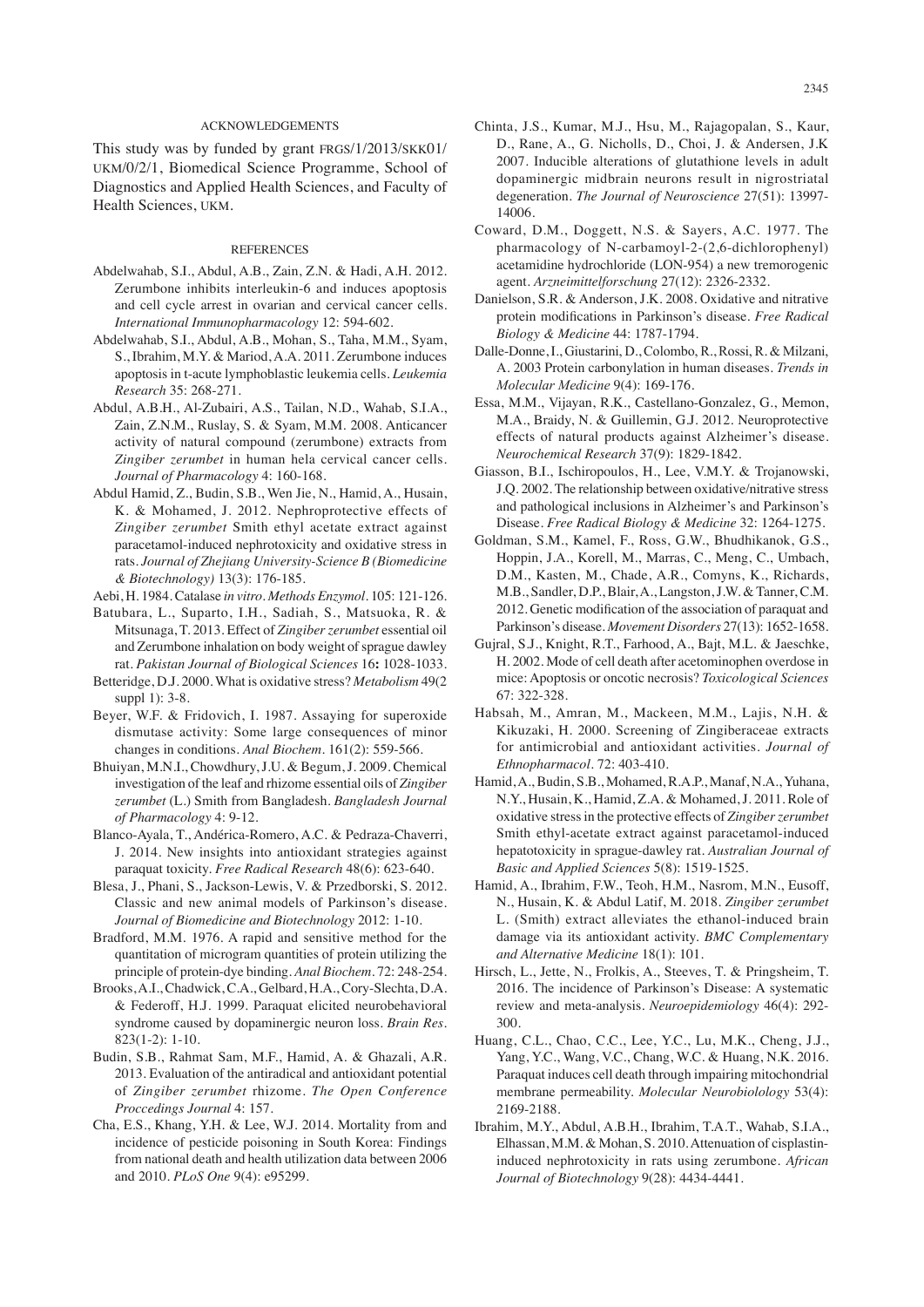- Kadiiska, M.B., Gladen, B.C., Baird, D.D., Germolec, D., Graham, L.B., Parker, C.E., Nyska, A., Wachsman, J.T., Ames, B.N., Basu, S., Brot, N., FitzGerald, G.A., Floyd, R.A., Goerge, M., Heinecke, J.W., Hatch, G.E., Hensley, K., Lawson, J.A., Marnett, L.J., Morrow, J.D., Murray, D.M., Plataras, J., Roberts II, L.J., Rokach, J., Shigenaga, M.K., Sohal, R.S., Sun, J., Tice, R.R., Van Thiel, D.H., Wellner, D., Walter, P.B., Tomer, K.B., Mason, R.P. & Barrett, J.C 2005. Biomarkers of oxidative stress study II. Are oxidation products of lipids, proteins, and DNA markers of CCl4 poisoning? *Free Radical Biology & Medicine* 38(2005): 698-710.
- Kaplowitz, N. 2000. Mechanism of liver cell injury. *Journal of Hepatology* 32(S1): 39-47.
- Lascano, R., Muñoz, N., Robert, G.N., Rodriguez, M., Melchiorre, M., Trippi, V. & Querol, G. 2012. Paraquat: An oxidative stress inducer. *Herbicides - Properties, Synthesis and Control of Weeds*. Rijeka, Croatia: InTech. pp. 135-148.
- Ledwozyw, A., Michalak, J., Stepień, A. & Kadziołka, A. 1986. The relationship between plasma triglycerides, cholesterol, total lipids and lipid peroxidation products during human atherosclerosis. *Clin Chim Acta*. 155(3): 275-283.
- Levine, R.L., Garland, D., Oliver, C.N., Amici, A., Climent, I., Lenz, A.G., Ahn, B.W., Shaltiel, S. & Stadtman, E.R. 1990. Determination of carbonyl content in oxidatively modified protein. *Methods Enzymol*. 186: 464-478.
- Lewis, A.P. & Cookson, R.M. 2012. Gene expression in the Parkinson's Disease brain. *Brain Research Bulletin* 88(2012): 302-312.
- McCollum, M., Ma, Z., Cohen, E., Leon, R., Tao, R., Wu, J.Y., Maharaj, D. & Wei, J. 2010. Post-MPTP treatment with granulocyte colony-stimulating factor improves nigrostriatal function in the mouse model of parkinson's disease. *Molecular Neurobiology* 41: 410-419.
- Montine, T., Neely, M., Quinn, J., Beal, M., Markesbery, W., Roberts, L. & Morrow, J. 2002. Lipid peroxidation in aging brain and Alzheimer's Disease. *Free Radical Biology & Medicine* 33(5): 620-626.
- Nakamura, Y., Yoshida, C., Murakami, A., Ohigashi, H., Osawa, T. & Uchida, K. 2004. Zerumbone, a tropical ginger sesquiterpene, activates phase II drug metabolizing enzymes. *FEBS Letter* 572(1-3): 245-250.
- Nikolova, G. 2012. Oxidative stress and Parkinson disease. *Trakia Journal of Sciences* 10: 92-100.
- Nordberg, J. & Arner, E.S. 2001. Reactive oxygen species, antioxidants, and the mammalian thioredoxin system. *Free Radical Biology & Medicine* 31: 1287-1312.
- Ogunro, P.S., Mustapha, A.F., Oshodi, T.T., Adebayo, R.A., Atiba, A.S., Akande, J.O. & Oke, O.Z. 2014. Alteration in antioxidants level and lipid peroxidation of patients with neurodegenerative diseases {Alzheimer's disease and Parkinson disease}. *International Journal of Nutrition, Pharmacology, Neurological Diseases* 4(3): 146-152.
- Perfeito, R., Cunha-Oliveira, T. & Rego, C.A. 2012. Revisiting oxidative stress and mitochondrial dysfunction in the pathogenesis of Parkinson disease-resemblance to the effect of amphetamine drugs of abuse*. Free Radical Biology & Medicine* 53(9): 1791-1806.
- Poljsak, B., Suput, D. & Milisav, I. 2013. Achieving the balance between ROS and antioxidants: When to use the synthetic antioxidants. *Oxidative Medicine and Cellular Longevity* 2013: 956792.
- Rao, P.S., Kalva, S., Yerramilli, A. & Mamidi, S. 2011. Free radicals and tissue damage: Role of antioxidants. *Free Radical and Antioxidant* 1(4): 2-7.
- Ruslay, S., Abas, F., Shaari, K., Zainal, Z., Maulidiani, Sirat, H., Israf, D.A. & Lajis, N.H. 2007. Characterization of the components present in the active fractions of health gingers (*Curcuma xanthorrhiza* and *Zingiber zerumbet*) by HPLC-DAD-ESIMS. *Food Chemistry* 104: 1183-1191.
- Sanyal, J., Sarkar, B., Banerjee, T.K., Mukherjee, S.C., Ray, B.C. & Rao, V.R. 2011. Peripheral markers for oxidative stress in Parkinson's Disease patients of Eastern India. *Neurochemical Journal* 5(2): 146-149.
- Seet, R.C.S., Lee, C.Y.J., Lim, E.C.H., Tan, J.J.H., Quek, A.M.L., Chong, W.L., Looi, W.F., Huang, S.H., Wang, H., Chan, Y.H. & Halliwel, B. 2010. Oxidative damage in Parkinson Disease: Measurement using accurate biomarkers. *Free Radical Biology & Medicine* 48: 560-566.
- Shafique, H., Blagrove, A., Chung, A. & Logendrarajah, R. 2011. Causes of Parkinson's Disease: Literature review. *Journal of Parkinsonism & Restless Legs Syndrome* 1(1): 7-9.
- Shimizu, K., Matsubara, K., Ohtaki, K., Fujimaru, S., Siato, O. & Shiono, H. 2003. Paraquat induces long-lasting dopamine overflow through the excitotoxic pathway in the striatum of freely moving rats. *Brain Research* 976(2): 243-252.
- Somayajulu-Nitu, M., Sandhu, J.K., Cohen, J., Sikorska, M., Sridhar, T., Matei, A., Borowy-Borowski, H. & Pandey, S. 2009. Paraquat induces oxidative stress, neuronal loss in substantia nigra region and Parkinsonism in adult rats: Neuroprotection and amelioration of symptoms by watersoluble formulation of Coenzyme Q10. *BMC Neuroscience*  10: 1-12.
- Somchit, M.N., Shukriyah, M.H.N., Bustamam, A.A. & Zuraini, A. 2005. Anti pyretic and analgesic activity of *Zingiber zerumbet*. *International Journal of Pharmacology* 1: 277-280.
- Somchit, M.N., Mak, J.H., Ahmad Bustamam, A., Zuraini, A., Arifah, A.K., Adam, Y. & Zakaria, Z.A. 2012. Zerumbone isolated from *Zingiber zerumbet* inhibits inflammation and pain in rats. *Journal of Medicinal Plants Research* 6(2): 177-180.
- Thannan, R., Oikawa, S., Hiraku, Y., Ohnishi, S., Ma, N., Pinlaor, S., Yangvanit, P., Kawanishi, S. & Murata, M. 2015. Oxidative stress and its significant roles in neurodegenerative diseases and cancer. *International Journal of Molecular Sciences* 16: 193-217.
- Wakabayashi, K., Tanji, K., Mori, F. & Takahasi, H. 2007. The Lewy body in Parkinson's disease: Molecules implicated in the formation and degradation of alpha-synuclein aggregates. *Neuropathology* 27(5): 494-506.
- Wesseling, C., van Wendel, de Joode B., Ruepert, C., León, C., Monge, P., Hermosillo, H. & Partanen, T.J. 2001. Paraquat in developing countries. *Int. J. Occup. Environ. Health*. 7(4): 275-286.
- Yang, W. & Tiffany-Castiglioni, E. 2005. The bipyridyl herbicide paraquat produces oxidative stress-mediated toxicity in human neuroblastoma SH-SY5Y cells: Relevance to the dopaminergic pathogenesis. *Journal of Toxicology and Environmental Health Part A* 68(22): 1939-1961.
- Yob, N.J., Jofrry, S.M., Affandi, M.M., Teh, L.K., Salleh, M.Z. & Zakaria, Z.A. 2011. *Zingiber zerumbet* (L.) Smith: A review of its ethnomedicinal, chemical, and pharmacological uses. *Evidence-Based Complementary and Alternative Medicine*: *eCAM* 2011: 543216.